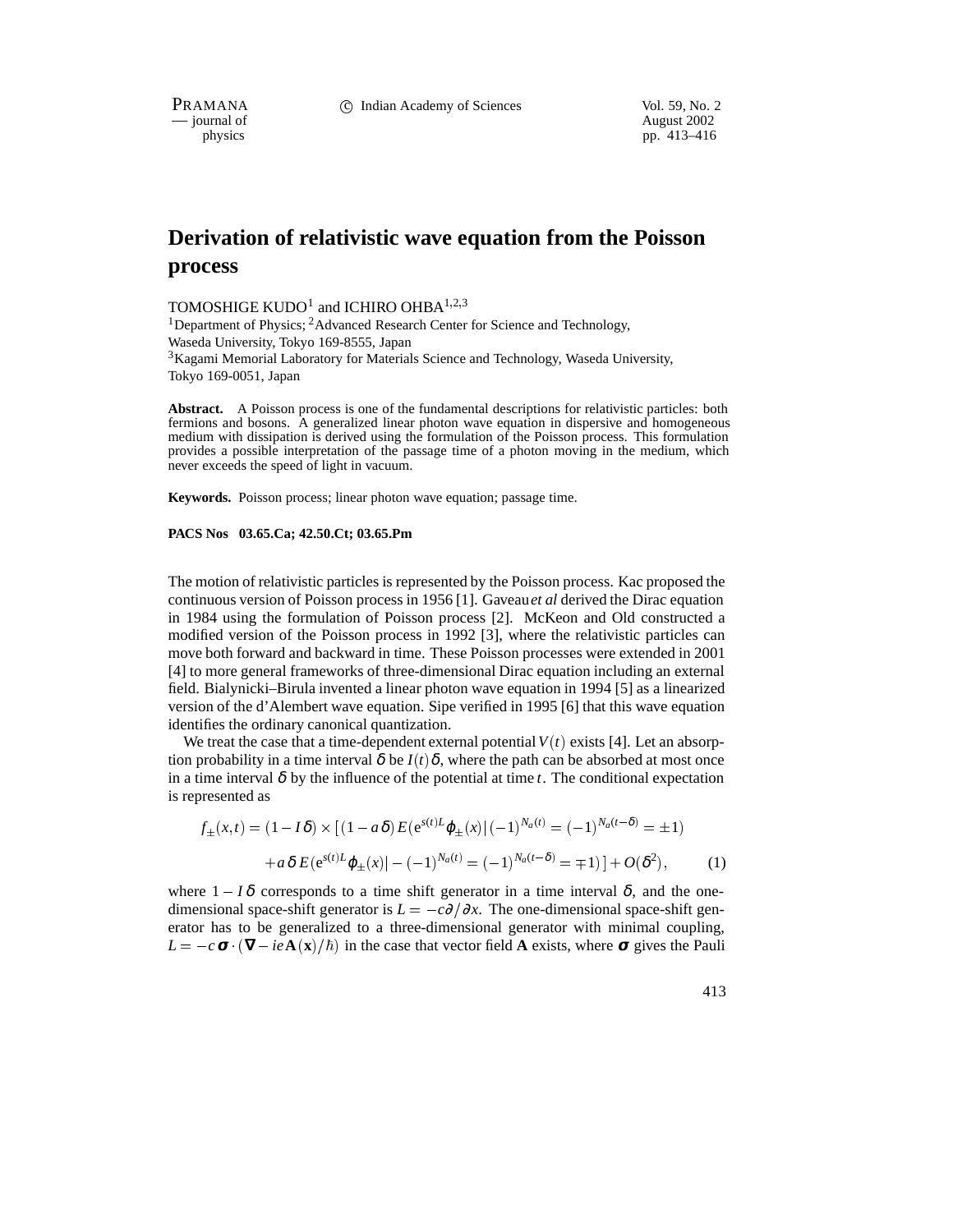## *Tomoshige Kudo and Ichiro Ohba*

matrix [2]. It should be noted that the evolution operator is given by a simple form, such as  $exp(s(t)L)$ . Since *L* is a 2  $\times$  2 matrix,  $\varphi_+(x)$ , a characteristic function of the interval between *x* and  $x \neq v\delta$ , is replaced by a two-component spinor function  $\boldsymbol{\varphi}_{\pm}(\mathbf{x})$ , and  $f_{+}(x,t)$  is replaced by a two-component spinor  $\mathbf{f}_{+}(\mathbf{x},t)$ . In the continuous limit of time, (1) becomes the three-dimensional master equation. If we set  $a = -imc^2/\hbar$ ,  $I = iV/\hbar$  and  $\psi^T = e^{at}(\mathbf{f}^T_+,\mathbf{f}^T_-)$ , the three-dimensional master equation becomes the three-dimensional Dirac equation in an external field

$$
i\hbar \frac{\partial \psi}{\partial t} = mc^2 \sigma_1 \otimes \mathbb{1} \, \psi - ic \hbar \sigma_3 \otimes \sigma \cdot \left( \nabla - i \frac{e}{\hbar} \mathbf{A}(\mathbf{x}) \right) \psi + V(t) \, \psi. \tag{2}
$$

Now we want to derive a three-dimensional linear bosonic wave equation. Then the generator should be changed to spin-1 space-shift generator  $L = -cS \nabla$ . Here S is a 3×3 *SO*(3) matrix, which is represented by  $(S_i)_{jk} = -i\varepsilon_{ijk}$ . We consider linear photon wave equation in dispersive medium with the time dependent material parameters, a dielectric constant  $\varepsilon(t)$ , a permeability  $\mu(t)$  and an electrical conductivity  $\sigma(t)$ . We assume that they are homogeneous in space and the velocity of light is well represented by  $c = 1/\sqrt{\varepsilon(t) \mu(t)}$ . In this case there occurs not only a time depending dispersive term  $\sigma(t)$ , but also additional absorption terms proportional to  $\frac{\partial \varepsilon(t)}{\partial t}$  and  $\frac{\partial \mu(t)}{\partial t}$ . We have to incorporate this effect into the Poisson process. In the dispersive medium, the local structure of medium,  $K(t) - K(t - \delta)$ , determines the absorption,  $I(t)\delta = K(t) - K(t - \delta)$ , where the function,  $K(t)$ , corresponds to the absorption till the time *t*. Then the evolution of system at a time *t* has to be satisfied as follows:

$$
\mathbf{F}_{\pm}(\mathbf{x},t) = (1 - I(t)\delta) \times [(1 - a\delta)E(e^{s(t)L}\boldsymbol{\varphi}_{\pm}(\mathbf{x})|(-1)^{N_a(t)} = (-1)^{N_a(t-\delta)} = \pm 1) + a\delta E(e^{s(t)L}\boldsymbol{\varphi}_{\pm}(\mathbf{x})| - (-1)^{N_a(t)} = (-1)^{N_a(t-\delta)} = \mp 1) + O(\delta^2)],
$$
(3)

where  $\varphi_{\pm}(\mathbf{x})$  and  $\mathbf{F}_{\pm}(\mathbf{x},t)$  are the three-component vector functions. The evolution of system of  $\mathbf{F} = \mathbf{F}_{+} + \mathbf{F}_{-}^{*}$  in (3) is invariant under the gauge transformation at time *t* and time  $t - \delta$ . The constructive operator  $K(t)$  should be determined by the material parameters at the time *t*,

$$
K(t) = \left(\ln\sqrt{\varepsilon(t)\mu(t)} + \rho_1\ln\sqrt{\mu(t)/\varepsilon(t)}\right)/2.
$$

Here  $\rho_1$  exchanges upper and lower components ( $\rho_1 \mathbf{F}_{\pm} = \mathbf{F}_{\mp}$ ). The continuous limit of time in (3) gives the master equation. We combine  $\mathbf{F}_{+}$  into a six-component vector,  $\mathcal{F}^{T} =$  $(\mathbf{F}_{+}^{T}, \mathbf{F}_{-}^{T})$  and set  $a = 0.5 \sigma(t)/\epsilon(t)$  [1/s]. Later we will show that the velocity of photons never exceeds the light velocity in vacuum because *a* is real and no additional phase factor is needed. The master equation becomes

$$
i\hbar \left(\frac{\partial}{\partial t} + \frac{\partial K}{\partial t}\right) \mathscr{F} = c \frac{\hbar}{i} \sigma_3 \otimes \mathbf{S} \cdot \mathbf{\nabla} \mathscr{F} + \frac{\hbar \sigma}{2i \varepsilon} (1 - \sigma_1 \otimes 1) \mathscr{F}.
$$
 (4)

This is a generalized version with dissipation of the linear photon wave equation in the dispersive and homogeneous medium without dissipation (83) in [5]. The constitutive relations are  $\mathbf{D}(\mathbf{x},t) = \varepsilon(t) \mathbf{E}(\mathbf{x},t)$  and  $\mathbf{B}(\mathbf{x},t) = \mu(t) \mathbf{H}(\mathbf{x},t)$ , and the ohmic law is  $\mathbf{i}(\mathbf{x},t) = \sigma(t)\mathbf{E}(\mathbf{x},t)$  in the dispersive and homogeneous medium. The continuity equation,  $\partial \rho/(\partial t)$  + div**i** = 0, holds at the arbitrary time in the medium. We set

414 *Pramana – J. Phys.,* **Vol. 59, No. 2, August 2002**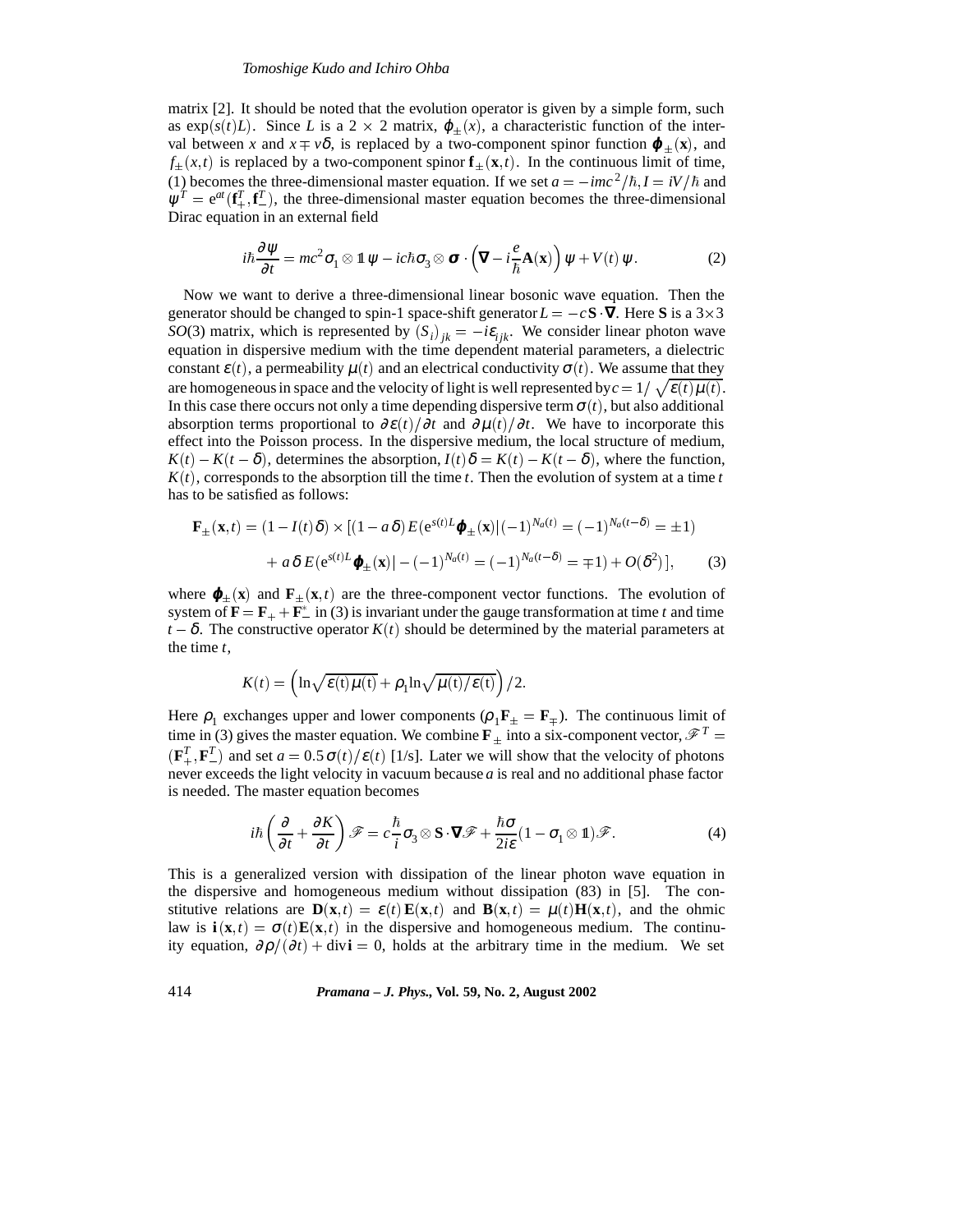$\mathbf{F} = \mathbf{B}/\sqrt{2\mu(t)} - i\mathbf{D}/\sqrt{2\epsilon(t)}$ . The divergence of the continuous limit (master equation) of the evolution of the system (3) becomes

$$
\left(\frac{\partial}{\partial t} + \frac{\partial K}{\partial t}\right) \operatorname{div} \mathbf{F} = -\frac{i}{\sqrt{2\varepsilon}} \frac{\partial}{\partial t} \rho,
$$
\n(5)

using the identity,  $({\bf S} \cdot {\bf a}) {\bf F} = i {\bf a} \times {\bf F}$ , and the continuity equation. Note that the real part of the left-hand side vanishes and this gives one of the ordinary Maxwell equations,  $div$  **B**( $\mathbf{x}, t$ ) = 0. This relation (5) from the evolution of the system (3) corresponds to Gauss' law at an arbitrary time *t* by initially setting the law in the dispersive case. The photon wave equation (4) and the relation (5) are theoretically based on the correct Maxwell equation in medium with source and current.

Next we determine the passage time of photons through the nondispersive and homogeneous medium, where  $\varepsilon$ ,  $\mu$  and  $\sigma$  are constant. The distribution function  $g(t, \tau)$  of random variable *s*(*t* ) was given by DeWitte–Morette and Foong [7]. Mugnai *et al* proposed to define a passage time in the dissipative wave propagation [8]. One can get the mean of the randomized time,  $\langle s(t) \rangle = \int_{-\infty}^{\infty} \tau g(t, \tau) d\tau = (\varepsilon/\sigma)(1-e^{-\sigma t/\varepsilon})$ . Note that  $\langle s(t) \rangle$  becomes the real time *t* in the limit of no dissipation ( $\sigma/\varepsilon \to 0$ ). This limit corresponds to the case of the zero probability of reversal in the Poisson process. Thus the randomized time,  $\langle s(t) \rangle$ multiplied by the light velocity *c* in the medium is the photon flight range  $l = c\langle s(t) \rangle$  in the limiting case of no dissipation. On these observations, the passage time through the range *l* is generally determined by a relation,  $l = c\langle s(t) \rangle$ . Then we propose the passage time *t* of the photons moving in the nondispersive and homogeneous medium of the range*l*,

$$
t = \frac{l}{c} \ln \left( 1 - \frac{\sigma l}{\varepsilon c} \right)^{-\varepsilon c/(\sigma l)} \ge \frac{l}{c} \ge \frac{l}{c_0}.
$$
 (6)

The photons in medium move slower than light velocity in vacuum.

As a result, the linear relativistic wave equations interacting the external field (not only Dirac equation but also linear photon wave equation) can be derived by the formulation of Poisson process. This formulation is useful for a generalized linear photon wave equation in dispersive and homogeneous medium with dissipation. The notion of randomized time is useful to obtain a possible interpretation of the passage time of the photon moving in the medium, and the passage time of a distance *l* may be estimated by (6).

# **Acknowledgements**

This work is supported partially by the Grant-in-Aid for COE Research and that for Priority Area B  $(1763)$ , MEXT, and by the Waseda University Grant for Special Research Project.

# **References**

[1] Magnolia Petroleum Company Colloquium Lectures in the Pure and Applied Sciences, No. 2, October, 1956

M Kac, *Rocky Mountain J. Math.* **4**, 497 (1974).

*Pramana – J. Phys.,* **Vol. 59, No. 2, August 2002** 415